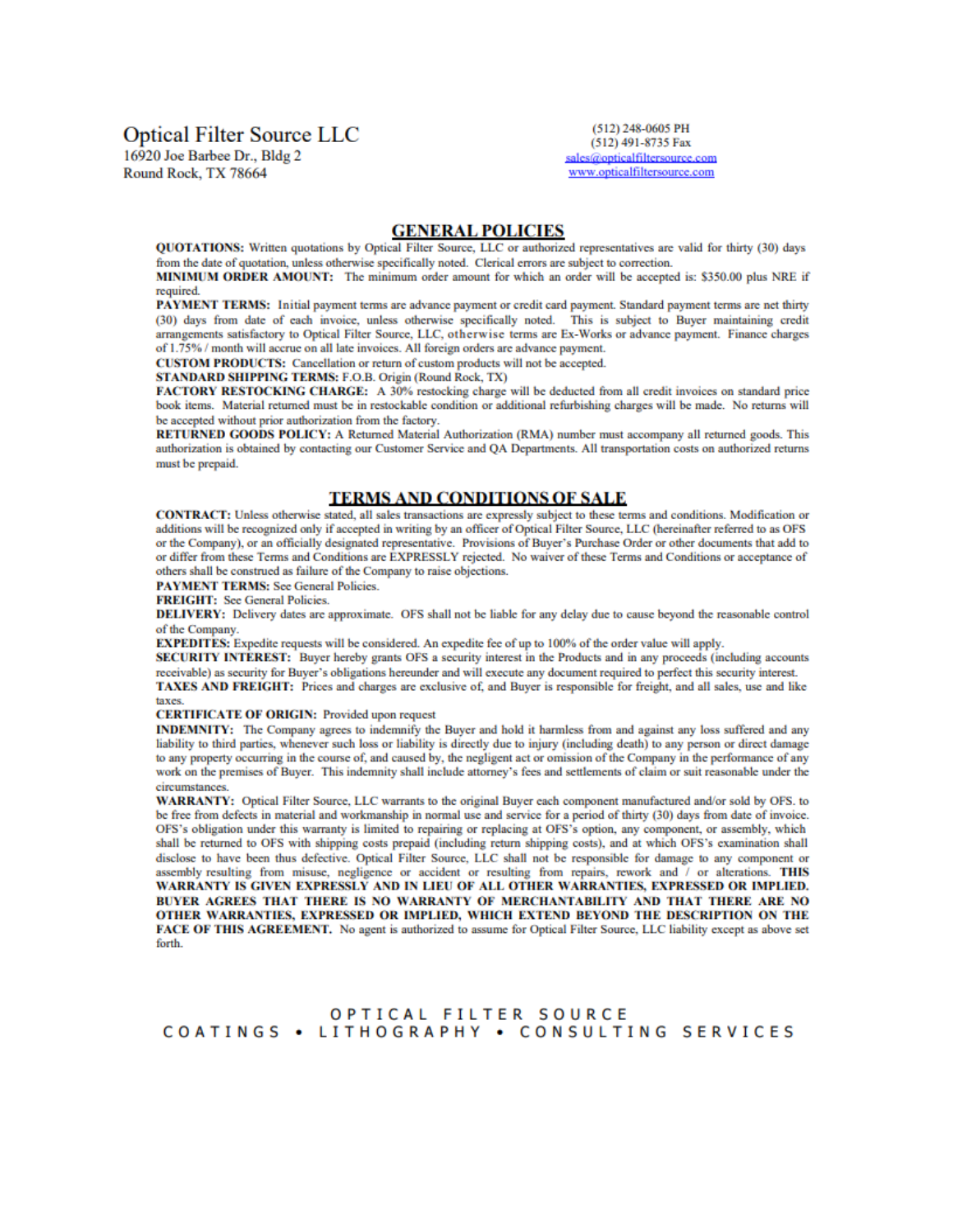## **Optical Filter Source LLC**

16920 Joe Barbee Dr., Bldg 2 Round Rock, TX 78664

(512) 248-0605 PH  $(512)$  491-8735 Fax sales@opticalfiltersource.com www.opticalfiltersource.com

#### **CANCELLATION**

In the event Buver (1) cancels all or part of any order, or (2) fails to meet any obligation hereunder causing cancellation or rescheduling of any order or portion, or (3) requests a rescheduling of products scheduled for delivery and the request is accepted by Optical Filter Source, LLC Buyer agrees to pay Optical Filter Source, LLC the following cancellation/reschedule charges:

Cancellation / Reschedule Notice Received 90 days to 31 days prior to Scheduled Delivery 30 days or less prior to Scheduled Delivery

Cancellation / Reschedule Charge 50% of the order value 80% of the order value

DISCLAIMER OF DAMAGES: IN NO EVENT SHALL THE COMPANY BE LIABLE FOR ANY TYPE OF SPECIAL CONSEQUENTIAL, INCIDENTAL OR PENAL DAMAGES, WHETHER SUCH DAMAGES ARISE OUT OF OR ARE A RESULT OF BREACH OF CONTRACT, WARRANTY, TORT (INCLUDING NEGLIGENCE), STRICT LIABILITY OR OTHERWISE. Such damages shall include, but not be limited to loss of profits or revenues, loss of use of the equipment or associated equipment, cost of substitute equipment, facilities, down time costs, increased construction costs or claims of Buyer's customers or contractors for such damages. Buyer agrees that in the event of a transfer, assignment, or lease of the equipment, or lease sold hereunder Buyer shall secure for the Company the protection afforded to it in this paragraph.

CUSTOMER FURNISHED MATERIAL: IN NO EVENT SHALL THE COMPANY BE LIABLE FOR ANY TYPE OF SPECIAL CONSEQUENTIAL, INCIDENTAL OR PENAL DAMAGES FOR ANY DEFECT OR DAMAGE TO MATERIAL FURNISHED BY THE CUSTOMER. Such damages shall include, but not be limited to loss of profits or revenues, loss of use of the equipment or associated equipment, cost of substitute equipment, facilities, down time costs, increased construction costs or claims of Buyer's customers or contractors for such damages. Buyer agrees that in the event of a transfer, assignment, or lease of the equipment, or lease sold hereunder Buyer shall secure for the Company the protection afforded to it in this paragraph.

LIMITATION OF LIABILITY: The Company shall not be liable for any loss, claim, expense or damage caused by, contributed to or arising out of the acts or omissions of Buyer or third parties, whether negligent or otherwise. In no event shall the Company's liability for any cause of action whatsoever exceed the cost of the item-giving rise to the claim, whether based in contract, warranty, indemnity or tort (include negligence). Any suit arising hereunder must be commenced within one (1) year from the date in which the cause of action accrues. Except as provided in the Indemnity paragraph above, the Company shall not indemnify any party.

REGULATORY LAWS AND/OR STANDARDS: The performance of the parties hereto is subject to the laws of the United States. The company takes reasonable steps to keep its products in conformity with various nationally recognized standards and such regulations, which may affect its products. However, the Company recognizes that its products are utilized in many regulated applications and that from time to time standards and regulations are in conflict with each other. The Company makes no promise or representation that its product will conform to any federal, state or local laws, ordinances, regulations, codes or standards except as particularly specified and agreed upon for compliance in writing as a part of the contract between Buyer and the Company. The Company prices do not include the cost of any related inspections or permits or inspection fees.

GENERAL PROVISIONS: A contract will become binding only when a written acceptance of Buyer's order is sent to Buyer by Optical Filter Source, LLC. and will be governed by the law of the State of Texas. This contract will represent the entire agreement between the parties. Neither party may assign unless mutually agreed. All rights and remedies conferred under the contract or by any instrument of the law shall be cumulative and may be exercised singularly or concurrently. Failure by any party to enforce any contract term shall not be deemed a waiver of future enforcement of that or any other terms. The provisions of this contract are declared to be severable.

OPTICAL FILTER SOURCE COATINGS . LITHOGRAPHY . CONSULTING SERVICES